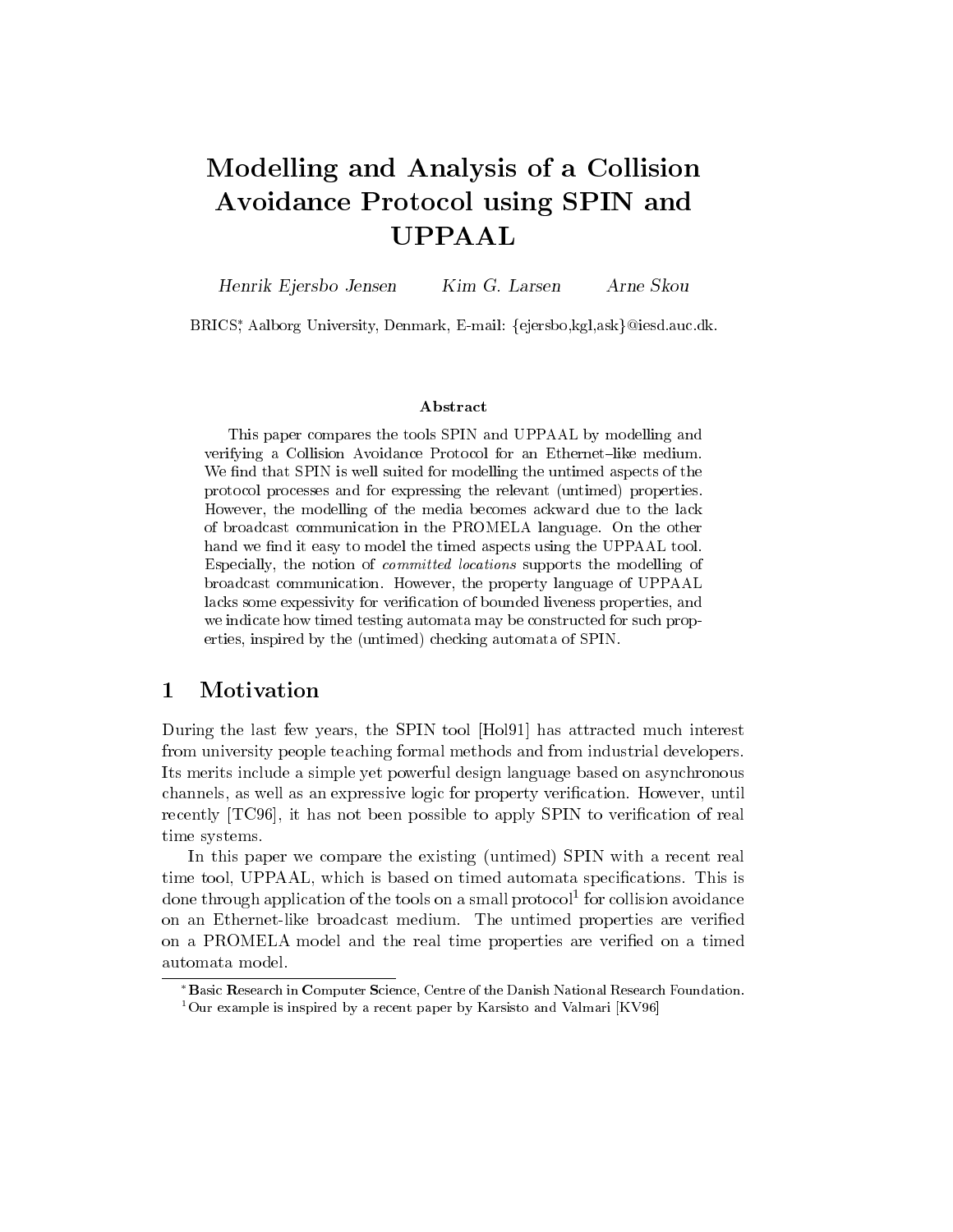### 1.1 The Example

We assume that a number of stations are connected on an Ethernet-like medium, see Figure 1, that is, the basic protocol is of type  $CSMA/CD$ . On top of this basic protocol, we want to design a protocol without collisions2 , that is, we want to guarantee a lower bound on the transmission delay of a buffer - assuming that the medium does not loose or corrupt data and also assuming that the stations function properly3 . The basic (obvious) idea of the protocol is to introduce a dedicated master station, which in turn asks the other stations if they want to transmit data to another station. However, the master has to take into account the possible buffer delays within the receiving stations. Hence, we want the protocol to enjoy the following properties:



Figure 1: The Ethernet

- Collision cannot occur.
- The transmitted data eventually reach their destination.
- Data which are received, have been transmitted by a sender.
- Assuming error-free transmission, there is a known upper bound on the transmission delay.

Assuming that we know the buffer delays introduced by the medium and the slave stations, it should not be difficult to make an reasonable estimate of the upper bound by hand  $-$  assuming that the master makes enquiries according to a round-robin strategy. However, if we want to exploit the potential parallelism, it might very well be that one can find a more intrinsic strategy, which decreases the upper bound. Hence we would like to check for the following additional property:

 Does there exist a slave schedule with an upper bound being smaller than the sum of the individual slave delays?

<sup>&</sup>lt;sup>2</sup>Applicable for e.g. real time plants.

<sup>3</sup>Well known classical protocols exist to handle these error cases.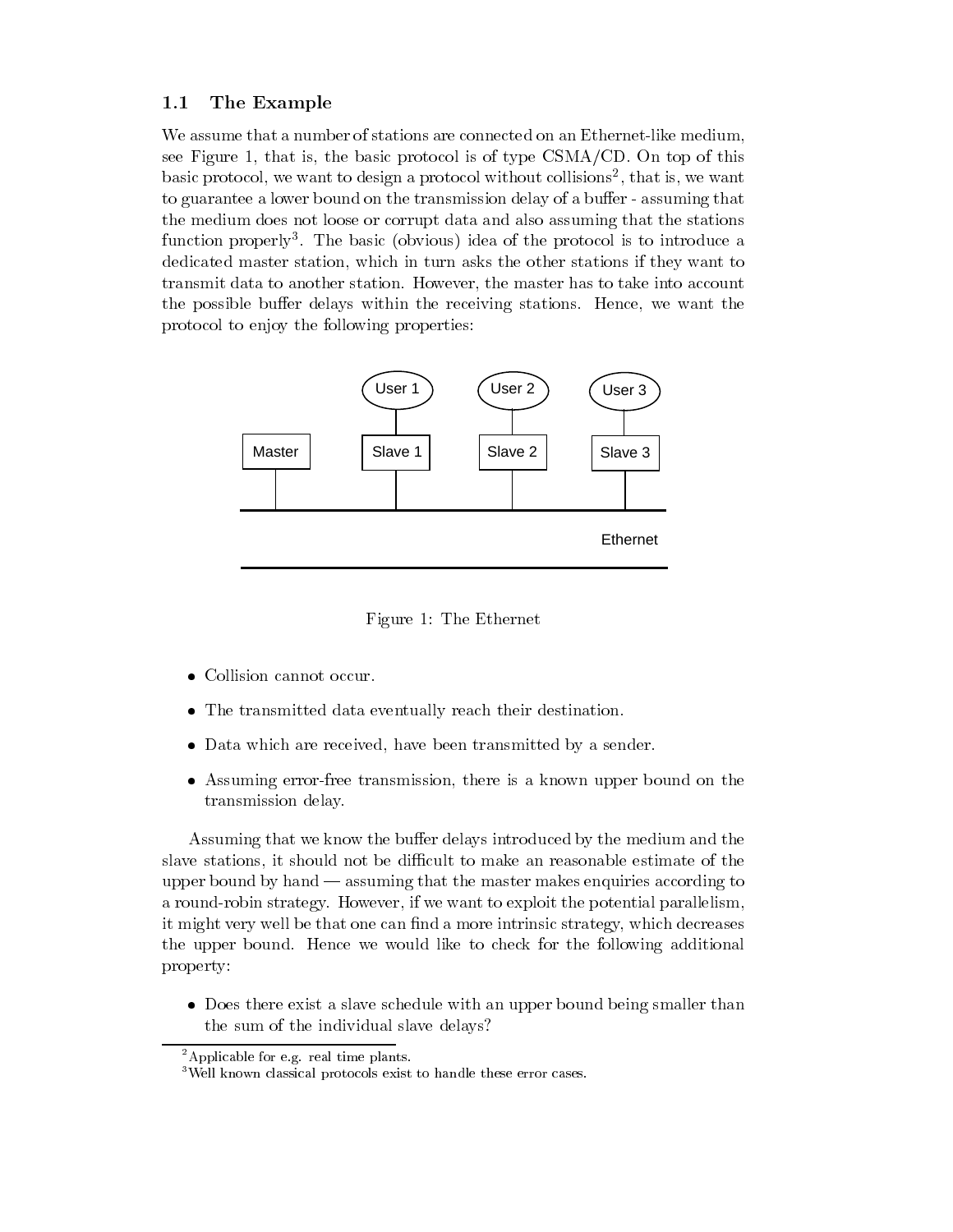## 1.2 Paper Organization

In section 2 we present a PROMELA model for the protocol, and we verify the above untimed properties. In section 3 we introduce UPPAAL and present the protocol model  $-$  applying the notion of committed locations to model broadcast. We verify the remaining timed properties and we indicate how one may extend UPPAAL with a more expressive logic than the existing one. Finally, in section 4, we sum up and compare the two tools on different aspects.

# 2 Modelling and Verication in SPIN

In this section we describe the modelling and verification of the Collision Avoidance Protocol using the design language PROMELA [Hol91] and the validation tool SPIN [Hol91, Hol]. We first present the PROMELA design and we then discuss the verification of this. The interesting verifications include verifying that no collisions occur and that data is delivered correctly between users.

# 2.1 The PROMELA design

Our basic modelling of the protocol consists of four slave processes and one master process. Master and slaves communicate using an independent process which models the communication medium (the Ethernet). The need for an independent process to model the medium is in
uenced by the need to model the mediums broadcast behaviour and the fact that we want the medium to be able to 'detect' collisions. The medium is modelled to be erroneous in the sense that it can loose messages, and to model the fact that slaves can loose messages independently, loss is modelled explicitly in the slaves. Finally the above model exists in a 'testing environment' consisting of one user process per slave. Slaves ask their user processes for data when they are enquired from the master, and in response user processes can either send data or indicate that they are not interested in sending anything. In this case the enquiry moves on to the next slave in round-robin fashion.

**Message Format.** All inter process communications are modelled by message passing on channels. Four different types of channels are used, each of zero capacity implying rendez-vous communication, see Figure 2. As we have used an independent process to model the medium, it is quite natural to model the communication between the master and the medium and between the slaves and the medium as synchronous. Messages from master and slaves to the medium are communicated on the channel to\_medium, and messages from the medium are broadcasted using the channels from\_medium[N] where N indicates the number of slaves plus one (the master). Messages between slaves and their users are communicated on channels in[N] and out[N].

All messages passing the medium are formatted using three fields indicating the sender, the receiver and the type of data sent. The master's id is 0 and the slaves are numbered from 1 to  $N-1$ . Data types include ENQ indicating an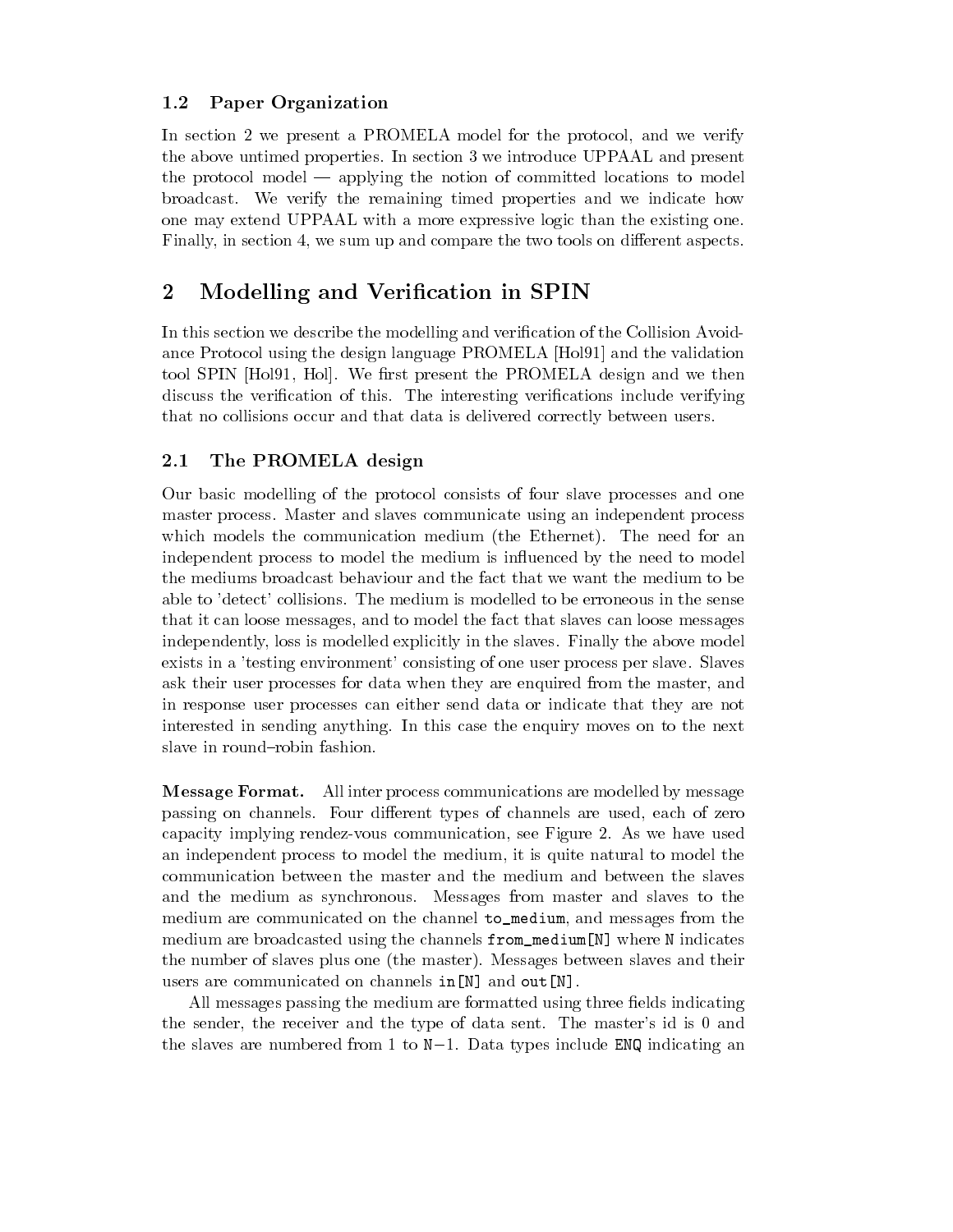enquiry from the master, and numbers in the range  $0$  to  $N-1$  modelling data sent between users.

```
chan to_medium = [0] of {byte, byte, byte}
 /* channel to the medium : {sender, receiver, data} */
chan from_medium[N] = [0] of {byte, byte, byte}
/* channels from medium to each of master and slaves */
chan information in the first between the contract of the contract of the contract of the contract of the contract of the contract of the contract of the contract of the contract of the contract of the contract of the cont
/* channels between user and slave parts */
chan outfield a contract of the contract of the contract of the contract of the contract of the contract of the contract of the contract of the contract of the contract of the contract of the contract of the contract of th
/* channels between user and slave parts */
```
Figure 2: Message Channel Formats

The Master. The master process, see Figure 3, passes enquiries round to slaves in round-robin fashion. Having sent an enquiry the master waits until it receives data and then it sends an enquiry to the next slave. If messages are lost the master will wait until 'silence' is detected and then it will send the next enquiry. Detecting silence is modelled by the timeout statement of SPIN which by default blocks until nothing in the full system is executable and then it becomes executable itself. Actually the master always wait for timeout before sending the next enquiry. This is because the silence of the system either is due to message loss as described above, or that a message has been correctly delivered at all slaves and at the master. In the later situation all processes will be listening for data i.e. no statements are executable besides timeout.

```
proctype master()
\overline{\phantom{a}}byte sender;
       byte receiver;
       byte data;
       b, c c next; c , dnext=1; /* enquiring the first slave */
       to_medium!0,next,ENQ;do
       do:: from_medium[0]?sender,receiver,data
       :: timeout -> next=next%(N-1)+1;to_medium!0,next,ENQ
       od}
```
Figure 3: The Master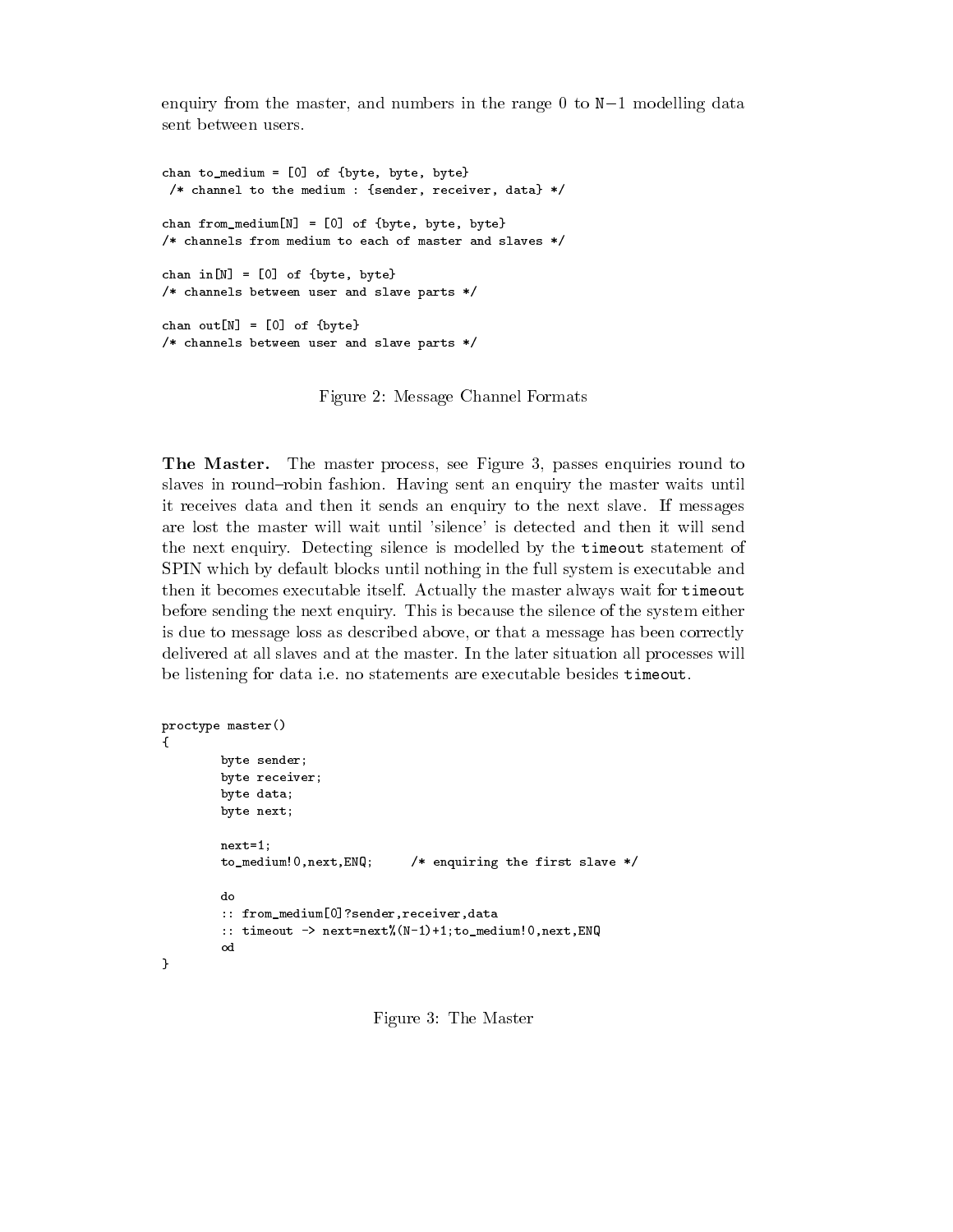The Medium. As mentioned we use an independent process to model the behaviour of the communication medium; the Ethernet. The fundamental property of the medium is that it broadcasts messages to all processes connected to the medium. In PROMELA there exists no broadcast primitive, so we model this explicitly using an approach where the medium, when receiving data from either the master or a slave, sends this data to all other processes connected to the medium in turn. Of course we would like this sequence of events to be atomic, but although PROMELA features an atomic primitive to ensure atomicity on a sequence of statements, this can not be used in our situation, as in general no blocking statements are allowed in atomic enclosings. The atomicity requirement says that no processes connected to the medium may start sending before the broadcast sequence of the medium is done. We model this by not allowing the medium to listen before the end of the broadcast. However, communications between users and slaves are allowed to interleave the broadcast.

The medium process itself can not loose messages (ignore them). This is because we want the possibility of the individual slaves to loose messages and therefore loss is modelled explicitly in the slaves.

The part of the medium code at the accept\_collision label, see Figure 4, is for verication and will be discussed further in section 2.2.

The Slaves. The slave processes listens for messages at the medium, and whenever a message is communicated the slaves either ignores it (loss) or reads it. In the later case the slaves now determine what type of message is received and whether this message is addressed to them or not. If the message contains data (not enquiry) addressed to the slave, the slave sends the data along to its user. If the message is an enquiry from the master, the enquired slave asks its user whether it is interested in sending messages or not. In the former case the slave passes the messages on to the medium. See Figure 5.

The Users. The final part of the PROMELA design consists of the environment of the protocol, namely the user processes communicating with the slaves. The users can be seen as a sort of an testing environment for verifying the protocol, and further commenting will be given in section 2.2.

During the development of the above design we used the simulation facility of the validation tool SPIN to support early fault detection. Especially the message sequence chart (MSC) facility was very supportive in examining the communication pattern of our design.

#### $2.2$ Verification in SPIN

Using the simulation facilities of SPIN gives a first confidence in the correct behaviour of the design, as we can 'run' the protocol and see that there exists behaviours of our model that meet our expectations. Running the simulations we can for instance see, that there is a possibility that messages get lost and that the master in these situations sends on the enquiry to the next slave.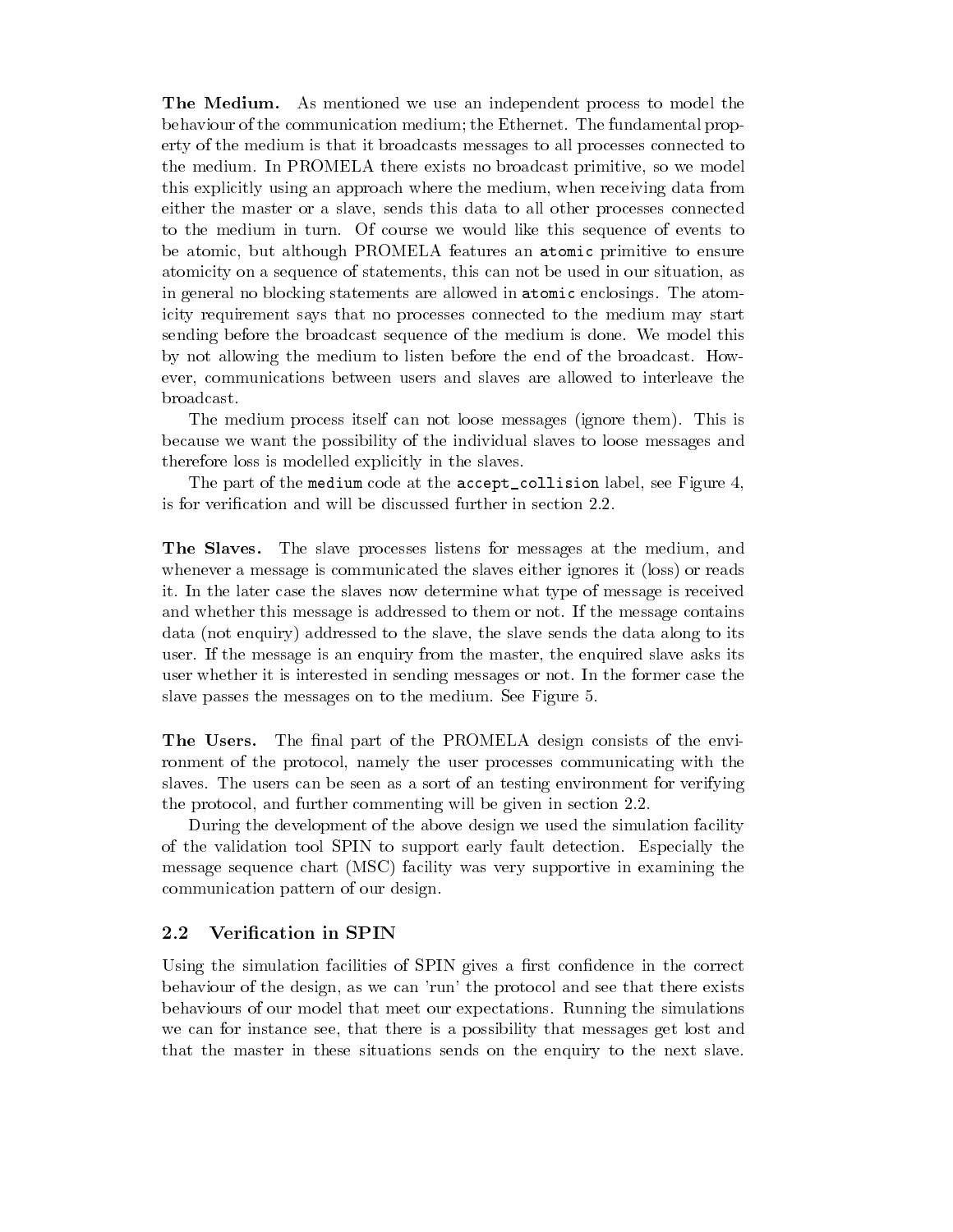```
proctype medium()
{byte sender;
       byte receiver;
       byte data;
       byte i;
      do:: to_medium?sender,receiver,data ->
         i=0:
         if:: (1) -> do
                  :: i<=N-1 ->
                      if:: = sender -> skip
                      :: =: senade -> from_medium<sub>[i</sub>_jiender_jender.jpn=in_j
                      fi;i=i+1:: i>N-1 -> break
                  od:: to_medium?sender,receiver,data -> goto accept_collision
         f_iod;accept_collision: do
               :: \sim \sim \sim sm \sim \sim /* collision detected */
}
```
Figure 4: The Medium

Fortunately, we can also see that messages (data) can be sent correctly from user to user.

The main aim of the designed protocol is to avoid collisions in the medium, so we want to verify this property. Furthermore, we want to verify that when data is sent between users  $-$  and not lost  $-$  then receiving users will actually get the data that is addressed to them. That is, messages can not get miss-directed in the medium.

Verifying that collisions are avoided is done by forcing the medium to enter an acceptance cycle if collisions occur, see Figure 4. The medium process will enter the acceptance cycle labelled accept\_collision if medium can participate in two consecutive synchronizations on channel to\_medium. By consecutive we mean with no broadcast delivery in between the receivings. Using SPIN to perform a full state space search including partial order reductions veries that no acceptance cycles exist in the design.

Verifying that messages are correctly delivered to user processes is done using the testing environment consisting of the user processes. On request from their slaves users either indicate that they are not interested in sending data, or they send along data to their 'successor' which is simply interpreted as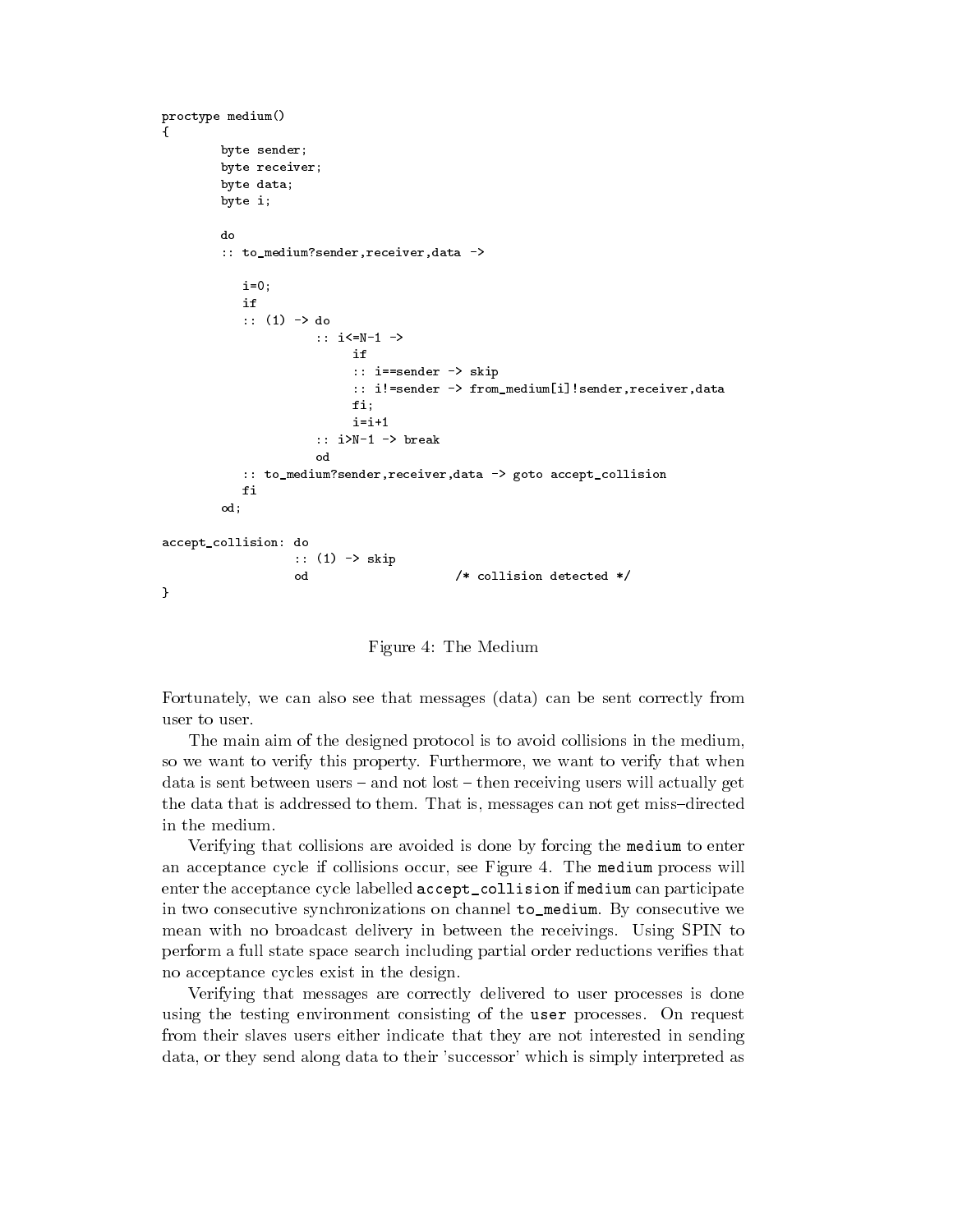```
proctype slave(byte id)
{byte sender;
         byte receiver;
         byte data;
         byte nyre vecenter;
         byte ny_data;
         do:: from_medium[id]?sender,receiver,data ->
            if:: data!=ENQ ->
                  if:: receiver==id -> out[id]!data
                  : 1 - : 2 - : 3 - : 3 - : 3 - : 3 - : 3 - : 3 - : 3 - : 3 - : 3 - : 3 - : 3 - : 3 - : 3 - : 3 - : 3 - : 3 - : 3 - : 3 - : 3 - : 3 - : 3 - : 3 - : 3 - : 3 - : 3 - : 3f_i:: data==ENQ && receiver==id ->
                  in[id]?ny_receiver,ny_data;to_medium!id,ny_receiver,ny_data\cdots data \cdots skip over 2000 \cdots . The receiver \cdotsfi
             -:: from_medium[id]?sender,receiver,data /* message loss */
         od
         od}
```
Figure 5: The Slaves

the user with process id one greater than the sending user. To guarantee that a correct unique receiving can be veried, the data send to the successor will be the id of the successor. Unique user id's are passed to user and slave processes on instantiation. Now, the user processes are forced into an acceptance cycle if they receive data from their slaves that do not correspond to the user id. See Figure 6. Using SPIN we verify that no acceptance cycles of the above nature exists.

#### 3 Modelling and Verification in UPPAAL

The main purpose of the Collision Avoidance Protocol is to ensure an upper bound on the user communication delay in the Ethernet by avoiding collisions. In this above context it is obviously interesting to include *timing* in the design and to verify timing properties of the protocol. The PROMELA/SPIN framework does not yet allow the modelling of quantitative time.

In this section we describe the modelling and verification of the Collision Avoidance Protocol including real-time using the verification tool UPPAAL. We consider the process of transforming our PROMELA design to UPPAAL format. First, we introduce the UPPAAL tool and underlying model. Then, we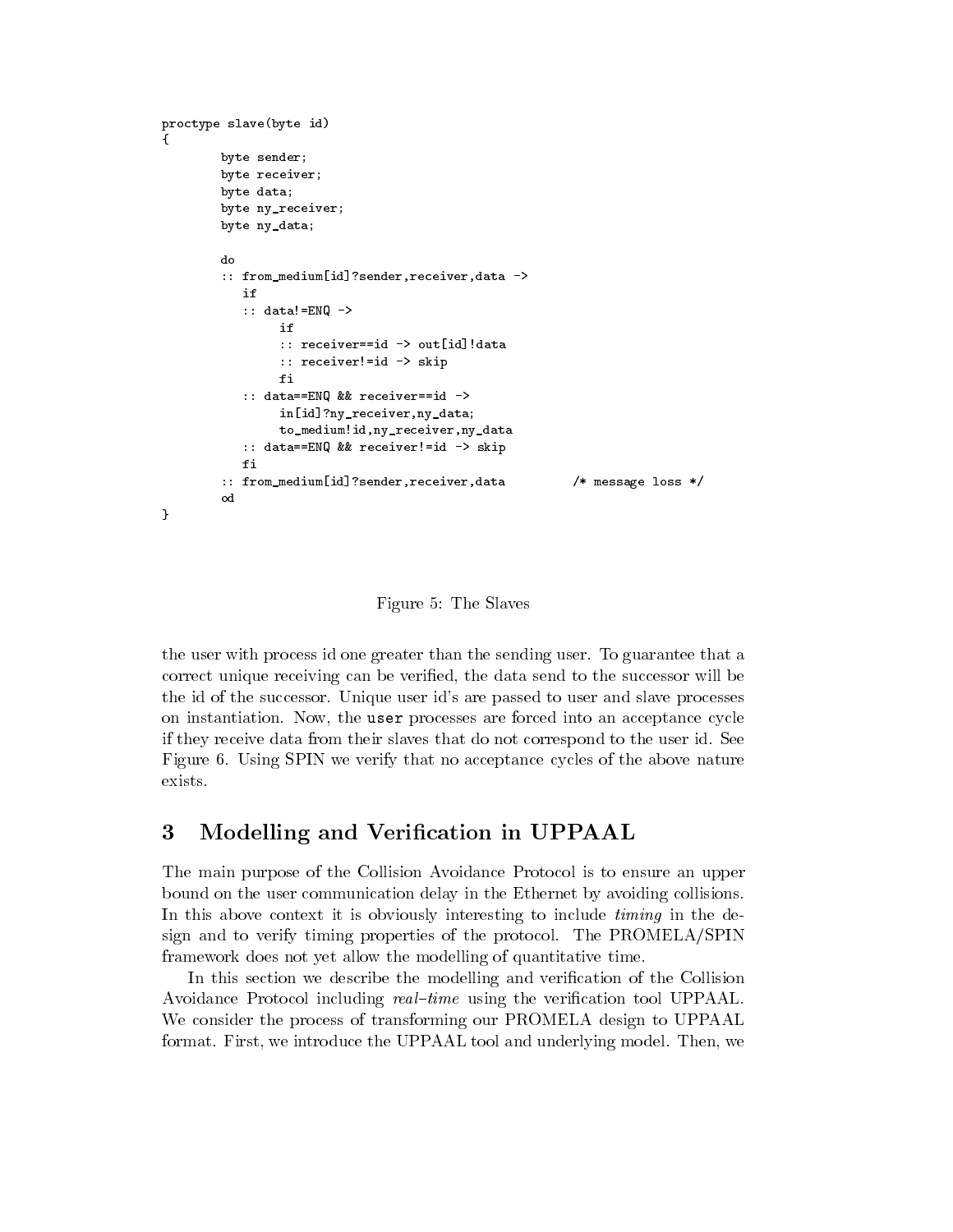```
processed in the interval court is a count of the count of the count of the count of the count of the count of
{byte data;
            doif:: data!=id -> goto accept_wrong_data
                 :: data skip - skip - skip - skip - skip - skip - skip - skip - skip - skip - skip - skip - skip - skip - skip
                fi
                 - -
            :: cin!0.0
                                                                        /* not interested */
            :: cin!(id%(N-1)+1),(id%(N-1)+1)
            od;accept_wrong_data:do:: (1) \rightarrow skip
                                                                        /* wrong data received */
            od}
```


consider the design of the timed protocol and finally we consider the verification of timing properties.

#### $3.1$ The UPPAAL tool

UPPAAL is a tool suite for automatic verication of safety and bounded liveness properties of real-time systems modeled as networks of timed automata extended with data variables | IPD94, LP-195a, DLL-95], developed during the past two years. In this section, we summarize the main features of UP-PAAL, applications to various case-studies and provide pointer to the theoretical foundation.

UPPAAL consists of a graphical user interface based on Autograph, that allows system descriptions to be dened graphically and a model-checker that combines on-the-fly verification with a symbolic technique reducing the verification problem to that of solving simple constraint systems [YPD94, LPY95a]. The current version of UPPAAL is able to check for invariant and reachability properties, in particular whether certain combinations of control-nodes of timed automata and constrains on variables are reachable from an initial con figuration. Bounded liveness properties can be checked by reasoning about the system in the context of a testing automata. In order to facilitate debugging, the model-checker will report a *diagnostic trace* in case the verification procedure terminates with a negative answer [LPY95b].

The current version of UPPAAL is implemented in C++. An overview of UPPAAL is shown in Figure 7, and contains the following: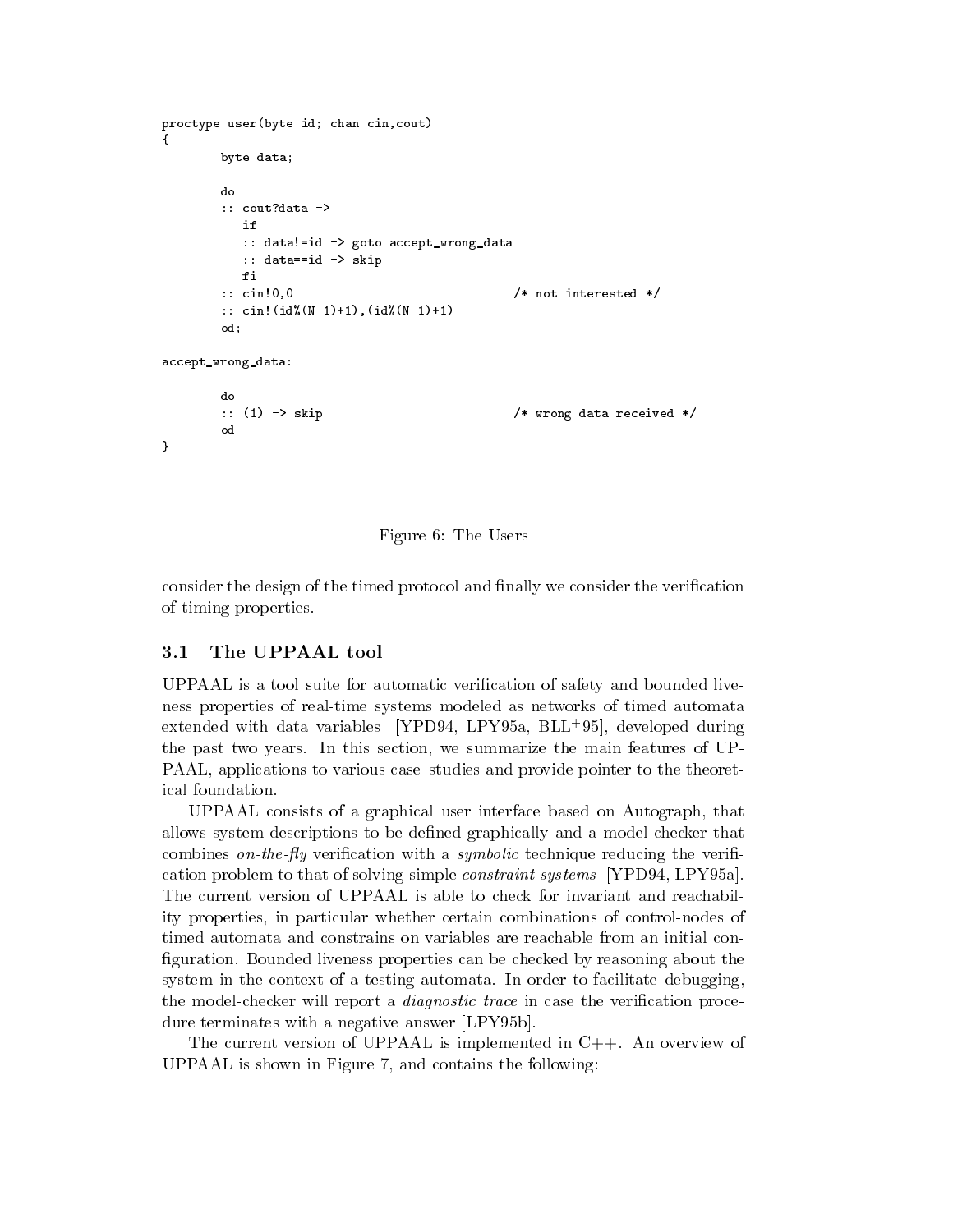

Figure 7: Overview of Uppaal

- at the and the compiler from the graphical representation (.at  $\mathcal{P}_\mathbf{z}$  of a network of a network of  $\mathcal{P}_\mathbf{z}$ timed automata, to the textual representation in UPPAAL (.ta).
- hs2ta A lter that automatically transforms linear hybrid automata where the speed of clocks is given by an interval into timed automata [OSY94], thus extending the class of systems that can be analyzed by Uppaal.
- checkta Given a textual representation (in the .ta-format) of a network of timed automata, checkta performs a number of simple but in practice useful syntactical checks.
- veright a model-checker that computed on the particle with constraint computer  $\sim$ solving techniques [YPD94, LPY95a].

During the past year, we have applied UPPAAL to a number of case-studies. To meet requirements arising from the case studies, the UPPAAL model and model-checker have been further extended with a number of new features:

Committed Locations. UPPAAL adopts hand-shaking synchronization between components in a network. A very recent case-study on the verication of Philips Audio Control Protocol with bus-collisions [BGK<sup>+</sup> 96] shows that we need to further extend the UPPAAL model with *committed locations* to model behaviors such as atomic broadcasting in real-time systems. The notion of com- $\min$  de locations is introduced in  $|\texttt{DGR+90}|$ . Our experiences with UPPAAL show that the notion of committed locations implemented in UPPAAL is not only useful in modeling real-time systems but also yields signicant reductions in time- and space-usages in verifying such systems.

Urgent Actions. In order to model progress properties UPPAAL uses a notion of *maximal delay* that requires discrete transitions to be taken within a certain time bound. However, in some examples, e.g. the Manufacturing Plant [DY95], synchronization on certain channels should happen immediately. For this reason the UPPAAL model was extended with *urgent channels*, on which processes should synchronize whenever possible [BLL<sup>+</sup> 95]. The notion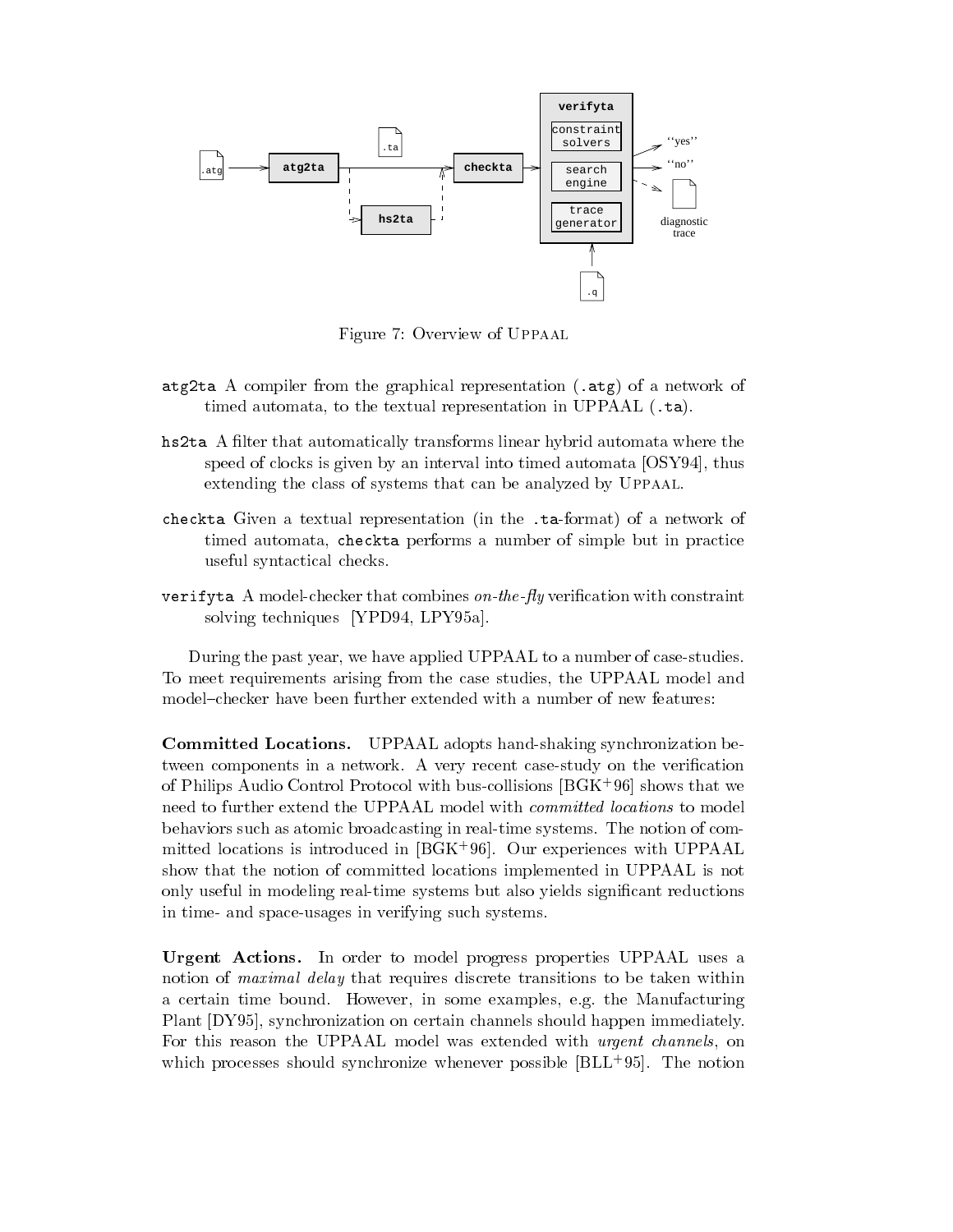of urgent channels (also known as *urgent actions* in the literature) has been implemented in both HYTECH and KRONOS.

Diagnostic Traces. Ideally, a model-checker should be able to report diagnostic information whenever the verification of a particular real-time system fails. UPPAAL reports such information by generating a *diagnostic trace* from the initial state to a state violating the property. The usefulness of this kind of information was shown during the debugging of an early version of Philips Audio-Control Protocol [LPY95b].

UPPAAL has been applied to a number of case-studies and benchmark examples, including: several versions of Fischers Protocol [AL93], two version of Philips Audio-Control Protocol [BPV94, LPY95b, BGK<sup>+</sup> 96], a Steam Generator [Abr95], a Train Gate Controller [HHWT95], a Manufacturing Plant [DY95], a Mine-Pump Controller [JBW+ 96] and a Water Tank [OSY94].

The growing list of succesfully completed real-size verification case-studies and recently initiated collaboration with danish industry makes us believe that the UPPAAL is reaching a level of maturity where it can be applied to real industrial case-studies.

### 3.2 The UPPAAL design

Having already made the PROMELA protocol design actually made the modelling using timed automata a relatively easy task. The time spent on the timed automata design has been considerably less than the time spent on the initial PROMELA design.

The fundamental automata design is quite similar to the PROMELA design in the sense that the same type of processes are modelled. That is, each PROMELA process is matched by a timed automaton in the new design. The main differences in the models, besides the timing, considers the way communication between processes take part and the way the broadcasting behaviour of the medium is expressed. In the timed automata model used in UPPAAL there is no channel primitive and the only means of interaction between automata is by pure synchronization of atomic actions. Consequently, we use a combination of shared variables and synchronization to simulate the message passing that would actually take place in a real system.

The master. The master process is modelled as the timed automaton depicted in Figure 84 . We consider a lossy communication medium and therefore the master is equipped with a timer, see Figure 9, to guarantee that new enquiries will be sent in the precense of message loss.

The master starts by sending to the medium an enquire addressed to the first slave. This is modelled by the initial transition from m0 to m1. The master sets the shared variable data:=0 on this transition indicating that the message is an enquiry. Having sent the enquiry and without further delay, the master sets its timer and starts waiting until the message has been broadcasted to all

<sup>&</sup>lt;sup>4</sup>This figure shows the actual input to UPPAAL.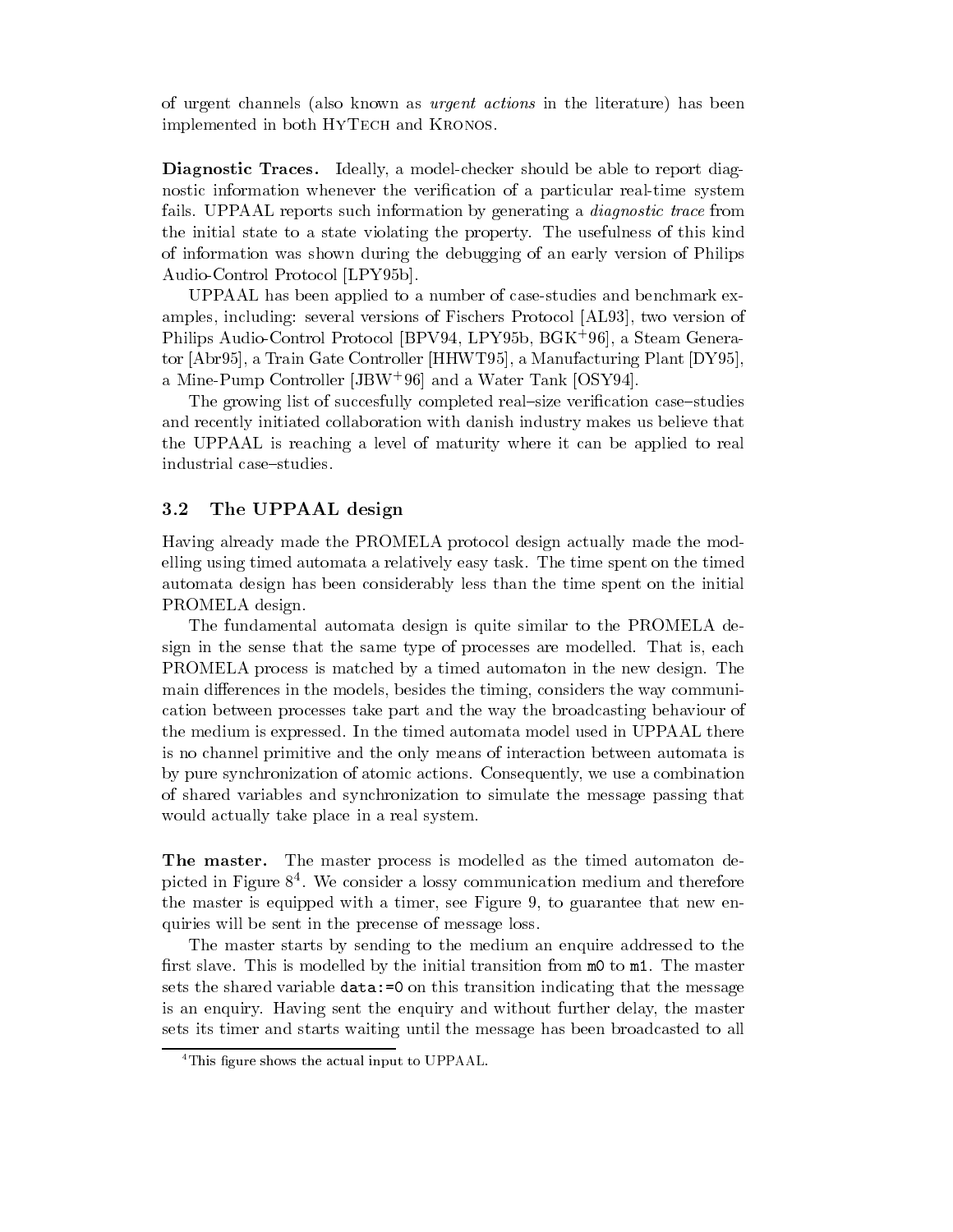slaves, indicated by an empty synchronization with the medium. This ensures that the master will not receive its own message.

Now, the master will either receive data broadcasted by a slave or it will timeout, if nothing is received within a certain time limit. In either case the master sends an enquiry along to the next slave indicated by increasing the shared variable next, setting data:=0 and performing the output action to\_medium!.



Figure 8: The Master with Timer



Figure 9: The Timer

The Medium. As mentioned the basic means of interaction between timed automata is by binary synchronization. No basic broadcasting primitive exists, but the notion of committed locations, see section 3.1, can be used to model the broadcasting in a simple way. Having received a message by synchronizing on the input action to\_medium?, the medium delays the message for one time unit and then it starts broadcasting, see Figure 10. The broadcast consists of synchronizing in turn with each of the not{sending processes connected to the medium. Atomicity of the synchronization sequence is ensured by labelling each node that participates in the synchronization sequence as committed. This guarantees that no actions can interleave the broadcast.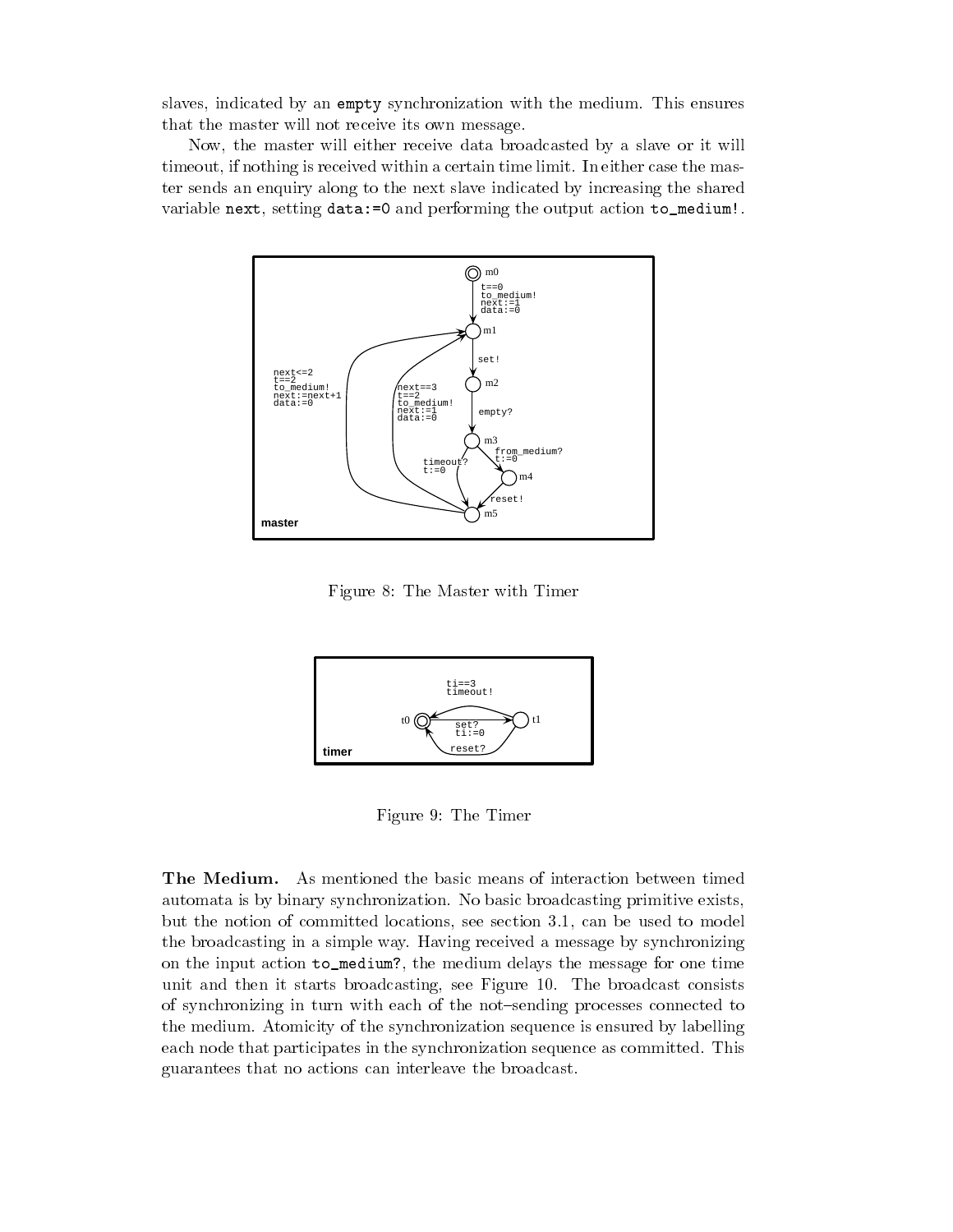The node labelled col will be entered upon collisions in the medium, and it serves the same verification purpose as the accept\_collision state in the PROMELA model, see Figure 4.



Figure 10: The Medium

The Slaves. In the UPPAAL model we need to model each slave as a unique timed automaton. In Figure 11 one of the almost identical slaves is depicted. The slaves synchronize with the medium on input action from\_medium? and either they loose messages or they receive correctly, in which case they now determine what type of data is sent and to whom. Depending on the outcome, slaves either return to their initial state, sends data along to their users or asks their users for data to be send. In the last two situations the slaves will delay some amount of time and during this period they will not be able to detect messages sent to them. This is modelled as the 'ignoring' from\_medium? input actions at the nodes s1\_2 and s1\_4 of Figure 11.



Figure 11: A Slave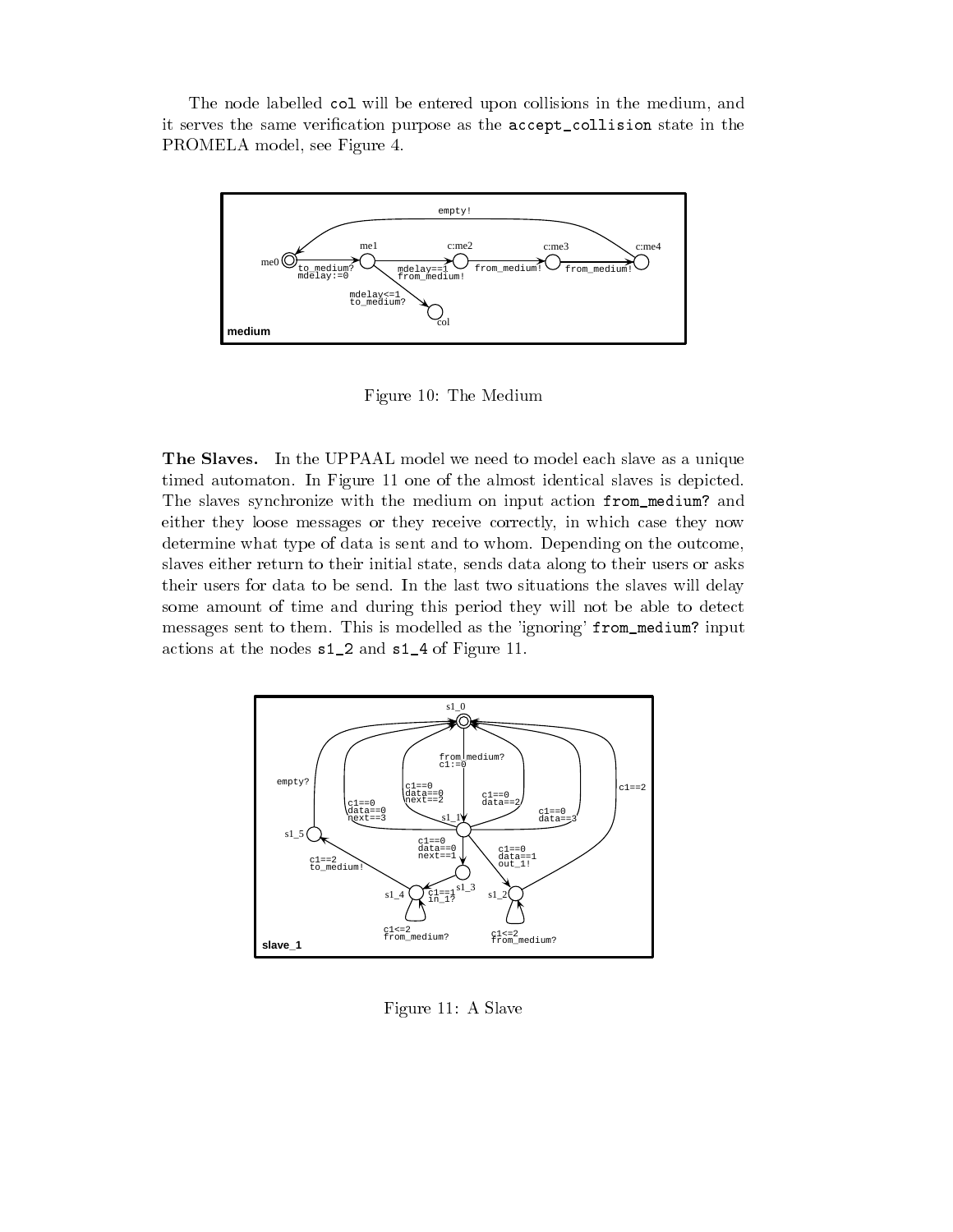The Users. As for the slaves we need to model each user process as a unique timed automaton. In Figure 12 the user automaton of the slave in Figure 11 is depicted. Users are always ready to either responding to enquiries from their slaves or receiving data sent from other users. Responding to enquiries is done by sending data to another user. The committed locations in the user automaton are for verification purposes and will be explained in section 3.3.



Figure 12: A User

### 3.3 Verication in UPPAAL

The primary correctness criteria that we want to verify for the protocol design explained in section 3.2 is that no collisions will ever occur. As the medium delays messages for one time unit, two messages sent to the medium within one time unit or less will eventually collide and this scenario will force the medium automaton in Figure 10 in the node col. What we need to verify is that it holds invariantly, that the protocol can not reach a state where the medium automaton is in state col. Stated as a property in the logic of UPPAAL this becomes:

### $\forall \Box$ (not medium.col)

The satisfaction of the above formula is dependent upon the actual timeout limit in the timer. UPPAAL succesfully verifies the property if we consider a perfect medium, i.e. not lossy. But when an erroneous medium is introduced as in section 3.2 the timeout limit influences the possibility of collisions. If a timeout occurs to soon, the master interprets this as a situation where data is lost and all slaves are waiting for messages. But obviously this need not be the case as a slave can actually be in the process of enquiring its user. If this happens the slave will try to send data from its user and the master will try to send a new enquiry. If these two messages arrive at the medium within the one time unit delay of the medium, they will collide. We discover by repeated verification attempts that timeout limits greater than or equal to 3 will ensure that no collisions can occur. Also we verify that for a timeout limit of 2, a collision actually can occur, and the diagnostic trace facility of UPPAAL gives us a possible trace leading to collision.

Assuming a perfect medium (not lossy) and assuming that data is sent from users in round-robin fashion (all user are interested) we want to verify that the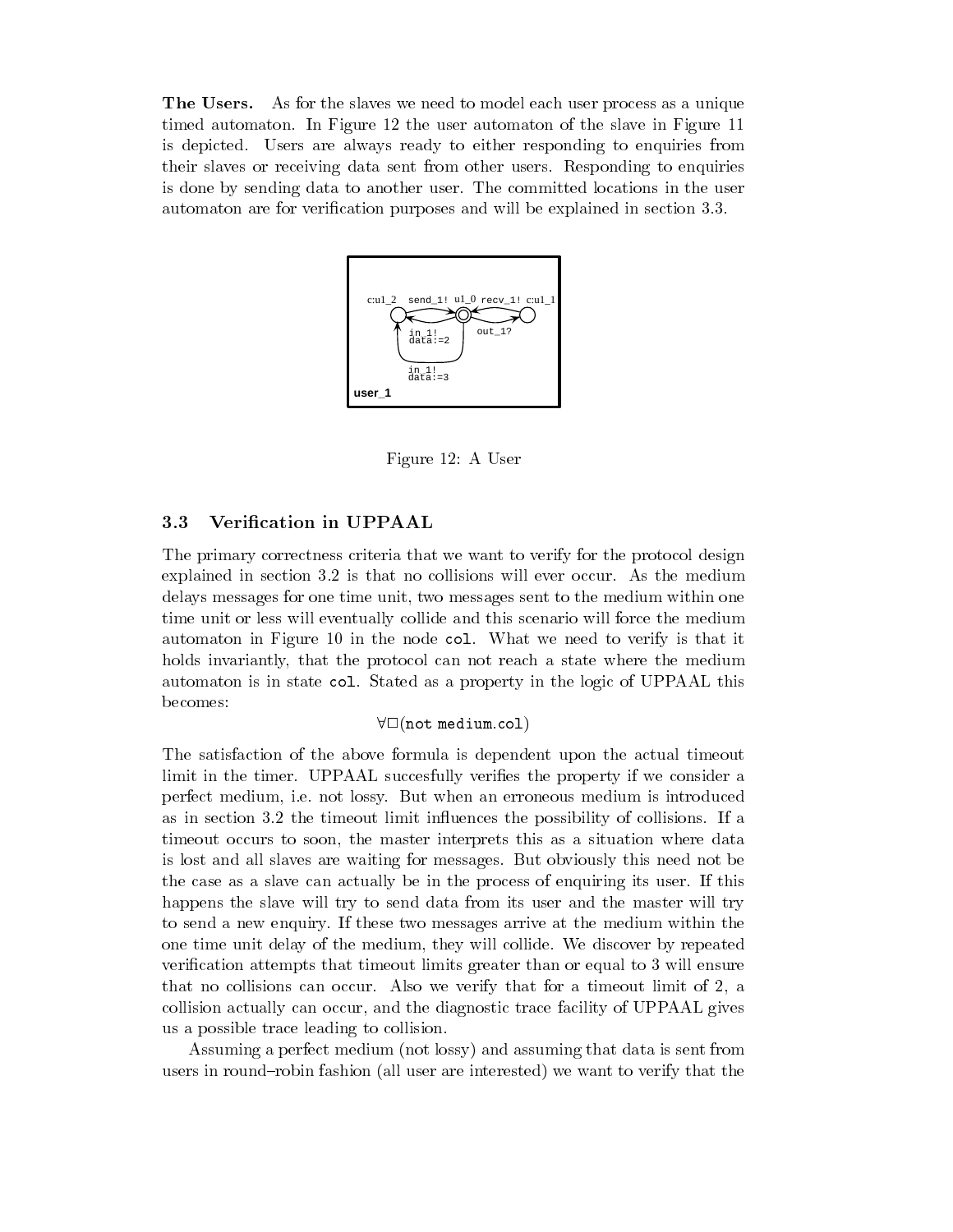user-to-user communication delay is bounded by some constant. Also, we want to verify an upper bound on the delay between users sending data. This actually implies a bound on the delay between enquiries from the master, as all users are interested in sending. The above properties are examples of bounded liveness properties which can not be expressed directly in the logical property language of UPPAAL. To express the properties we introduce a seperate test automaton that probes the user processes in the protocol design. The test automaton will be designed to enter a 'bad node' if it tests an unwanted behaviour of the protocol. This approach is quite analogous to the never-claims used in the PROMELA language.

The test automaton for the properties described above is depicted in Figure 13. The automaton probes the sending and receiving of data in the user processes by synchronizing on actions send\_1 and recv\_1 (for user 1), see Figure 12. When a message is sent the test clock <sup>s</sup> is started and if the data sent is not received within a certain time limit, the test automaton is forced in the state bad1. Similarly, if a new sending is not performed within a certain time from the last receiving, the bad state bad2 can be entered. The property veried using UPPAAL is:

 $\forall \Box$  not (check 1.bad1 or check 1.bad2)



Figure 13: Bounded liveness test automaton

Using a similar approach as above we verify that there exists a round-trip time bound for the protocol. We use the test automaton of Figure 14 to verify that there exists a round-trip, modelled as user  $1$  having performed two sends, within a certain time bound. We verify:

$$
\exists \diamondsuit (\texttt{check\_2.ch2 and s} \leq \texttt{18})
$$

Also we verify that the following does not hold:

 $\exists \diamondsuit$ (check\_2.ch2 and s  $\leq$  17)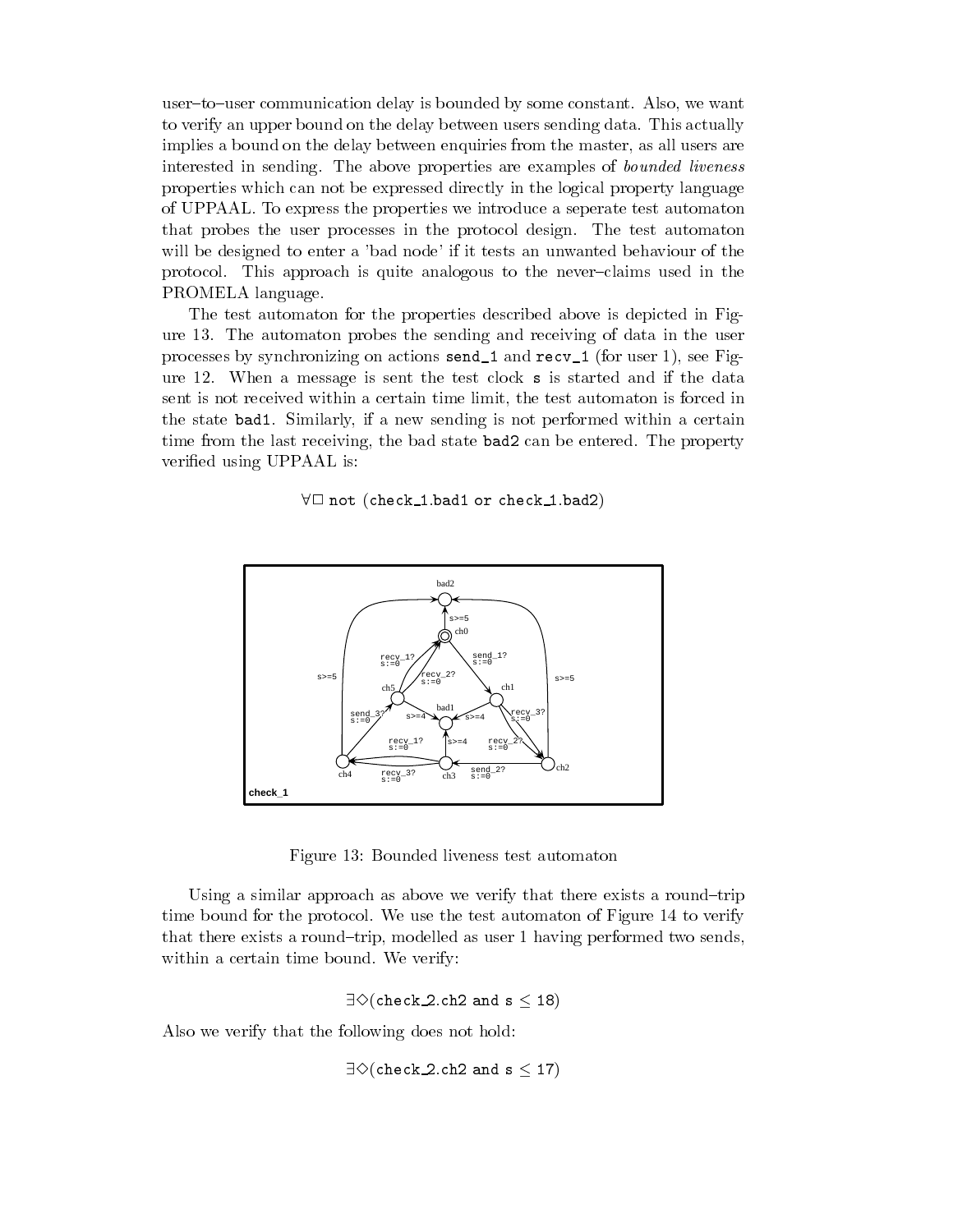

Figure 14: The round-trip time test automaton

That is, there exists no (initial) round-trip time of less than 18 time units.

As indicated on Figure 8 the master waits for two time units before sending out a new enquiry. This time limit guarantees that all slaves have finished their internal buissness and will be ready to receive data. I.e. messages will not be lost because of slave not ready to receive. To increase the round-trip performance of the protocol we could consider to let master send out new enquiries without delaying at all. Obviously this would require redesigning the enquiring strategy of the master s.t. it will not send enquiries to slaves having just received data from other users. We believe that a new strategy for the master beneting from the parallelism in the slaves, will be possible, but we have not considered the actual design. However, we have veried that changing the waiting time in the master to zero, will allow for faster round-trip times. Obviously changing only the waiting time of the master does not guarantee that messages will not be lost, but it gives a clue as to how the enquiring strategy can be optimized.

### 3.4 Test Automata Generation

In the previous section we verified a number of bounded liveness properties by establishing reachability properties in the context of a testing automata. To allow the testing automata to 'observe' the system via communication, the system was in most cases extended with suitable probe actions.

Similar to SPIN's ability to generate never-claims directly from Linear Temporal Logic properties, it is possible to derive testing automata automatically from logical properties of the Safety and Bounded Liveness Logic introduced and studied in [LPY95a, LPY95b]. Here we indicate the automatic derivation of testing automata for a somewhat simpler logic STL (Simple Timed Logic) derived from the logic TML introduced in [HLY92].

The properties of STL is given by the following abstract syntax, where a ranges over actions and N over natural numbers (extended with  $\infty$ ) :

 $\varphi$  ::= tt | ff | INV $\varphi$  |  $\langle a \rangle_{\leq n}$  |  $[a]_{\leq n} \varphi$  |  $\varphi_1 \wedge \varphi_2$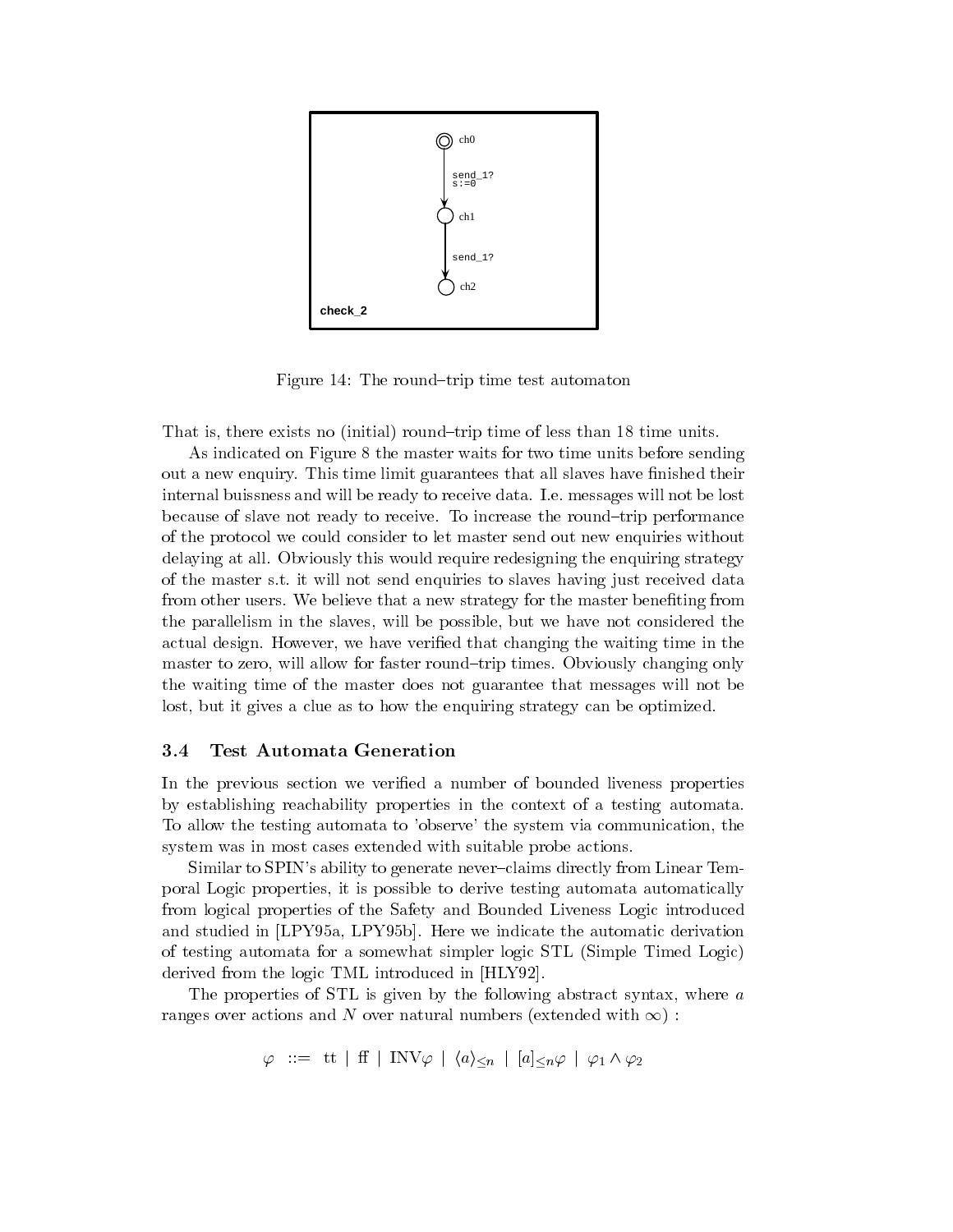The properties of STL are interpreted with respect to the behaviours (i.e. timed transition systems) of (networks of) timed automata.

The properties of STL are interpreted with respect to the behaviours (i.e. timed transition systems) of (networks of ) timed automata. The interpretation of the propositional part is standard, and INV $\varphi$  requires as expected that any reachable state of the timed automata must satisfy the property  $\varphi$ . The timequantified action modality  $\langle a \rangle_{\leq n}$  describes informally that the system must be able to perform an  $a$ -action no later than (the observer has experienced) a delay of  $n$   $\degree$  . Similarly,  $|a|_{\le n}\varphi$  requires that any  $a-$ transition occurring before a delay of n must lead to a new state satisfying  $\varphi$ . We write  $A_1 | \dots | A_n \models \varphi$ , when a network of timed automata,  $A_1 | \ldots | A_n$  satisfies an STL formula  $\varphi$ .

Now, for any STL formula we may construct a testing timed automata  $T_{\varphi}$ with a designated location  $l_{\varphi}$  such that

$$
l_{\varphi}
$$
 is unreachable in  $(T_{\varphi} | A_1 | \dots | A_n)$   
if and only if  
 $(A_1 | \dots | A_n) \models \varphi$ 

Thus model-checking STL properties may be reduced to deciding reachability questions. The testing automata  $T_{\varphi}$  is defined by the structure of  $\varphi$  and given in Figure 15.

In section 3.3 we essentially wanted to check that a sender can not send messages too frequently: at least 18 time units between two consecutive send's must elapse. The following property:

$$
INV([send_1]_{< \infty}[send_1]_{< n} \text{ff})
$$
\n<sup>(1)</sup>

expresses precisely that at least  $n$  time units must elapse between two consecutive send<sub>1</sub> actions. Using the constructions described above we obtain the testing timed automata of Figure 16. That is we may check for the property (1) by checking for reachability of location  $l$  when the testing automata is combined with the system under consideration. The testing automata that was used in the actual verication was a slight simplication of the one that is obtained by the general construction.

# 4 Comparison of SPIN and UPPAAL

In this section we summarize our experiences with the two tools SPIN and UPPAAL based on our experience from the case study concerning the Collision Avoidance Protocol for an Ethernet.

Considering the design phase, the basic structure of the design was very easily obtained in the UPPAAL model because this was the last design made and the PROMELA/SPIN model was of great benefit as a structural basis for our UPPAAL model.

 $5$ The observer experiencing a delay of n means that the system may perform a sequence of delay steps intermixed with internal computations such that the delay steps accumulate to a total of n.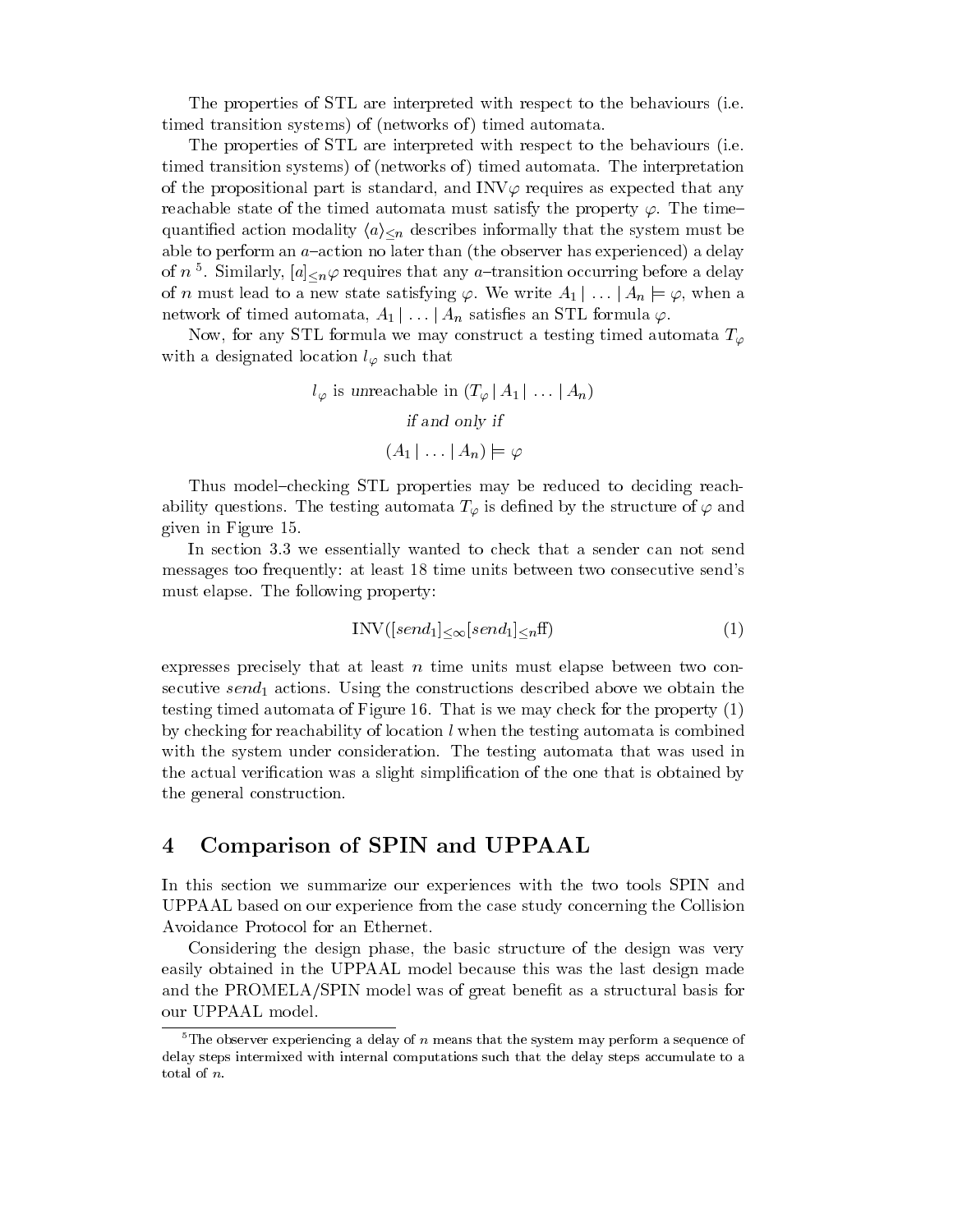

Figure 15: Generation of Testing Timed Automata: The respective test automata implements the following formulas: (a) tt, (b) ff, (c)  $\langle a \rangle_{\leq n}$ , (d)  $[a]<sub>n</sub>\varphi$ , (e)  $\varphi_1 \wedge \varphi_2$  and (f) INV $\varphi$ . In the figure, I indicates the testing automaton for  $\varphi$ . T1 and T2 indicates the automata for  $\varphi_1$  and  $\varphi_2$  respectively.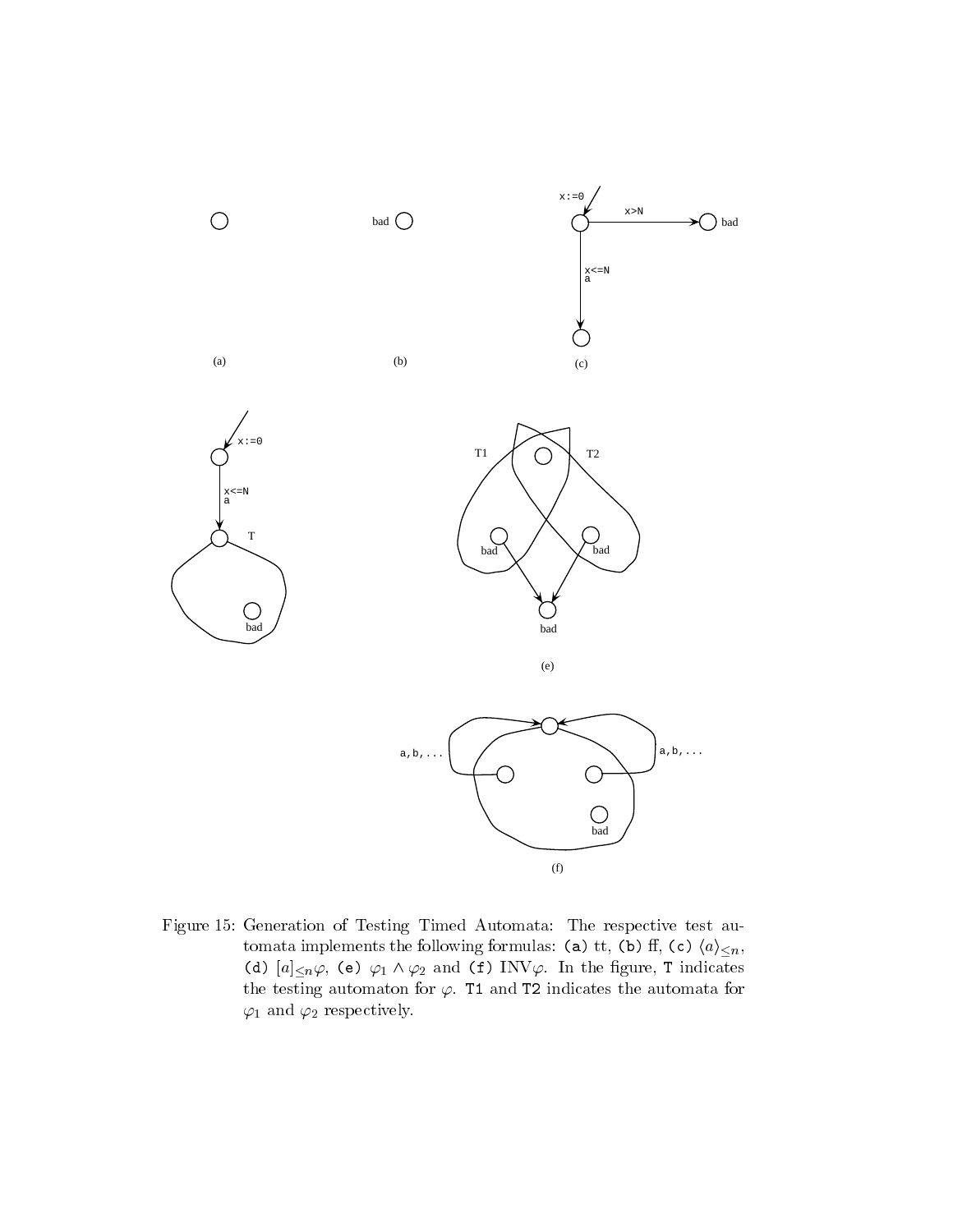

Figure 16: Test Automata for the property of (1)

In the PROMELA design phase we made extensive use of the simulation facilities of SPIN, especially the Message Sequence Charts. Within short time a 'running' prototype was designed and at an early stage faults were detected without having the full design at hand. In contrast UPPAAL does not yet allow for simulations and consequently, the UPPAAL design has to be more fully developed before the verification can be applied which delays the tool support in the design phase.

Considering the design languages, the obvious distinction is the possibility of modelling real-time systems in UPPAAL. In the case study it is shown that interesting bounded liveness properties can be expressed and verified in UP-PAAL. Another beneficial feature of UPPAAL is the possibility of committed locations which makes possible a quite natural modelling of the broadcast behaviour needed in the case study. In contrast PROMELA can not apply the atomicity construct on sequences of send- and receive statements as these might be blocking.

Considering the verication phase, the kind of properties expressible in the property language of UPPAAL are restricted to invariance and possibility properties. Other properties as e.g. the bounded liveness properties of our case study needs to be expressed as separate test automata probing the design. In section 3.4 we present ideas on how to extend the property language and automatically generate the test automata. This is already possible in SPIN for transforming LTL properties to never automata.

The committed locations of UPPAAL make it possible to design non realizable systems. In particular systems that may enter completely blocked states (in the sense that neither actions nor time delays are possible) can be described. Obviously, we would like the possibility of checking whether the global design suffers such unrealizable properties or not.

Both SPIN and UPPAAL offers diagnostic information upon negative verification results. SPIN offers the possibility of examine an error scenario using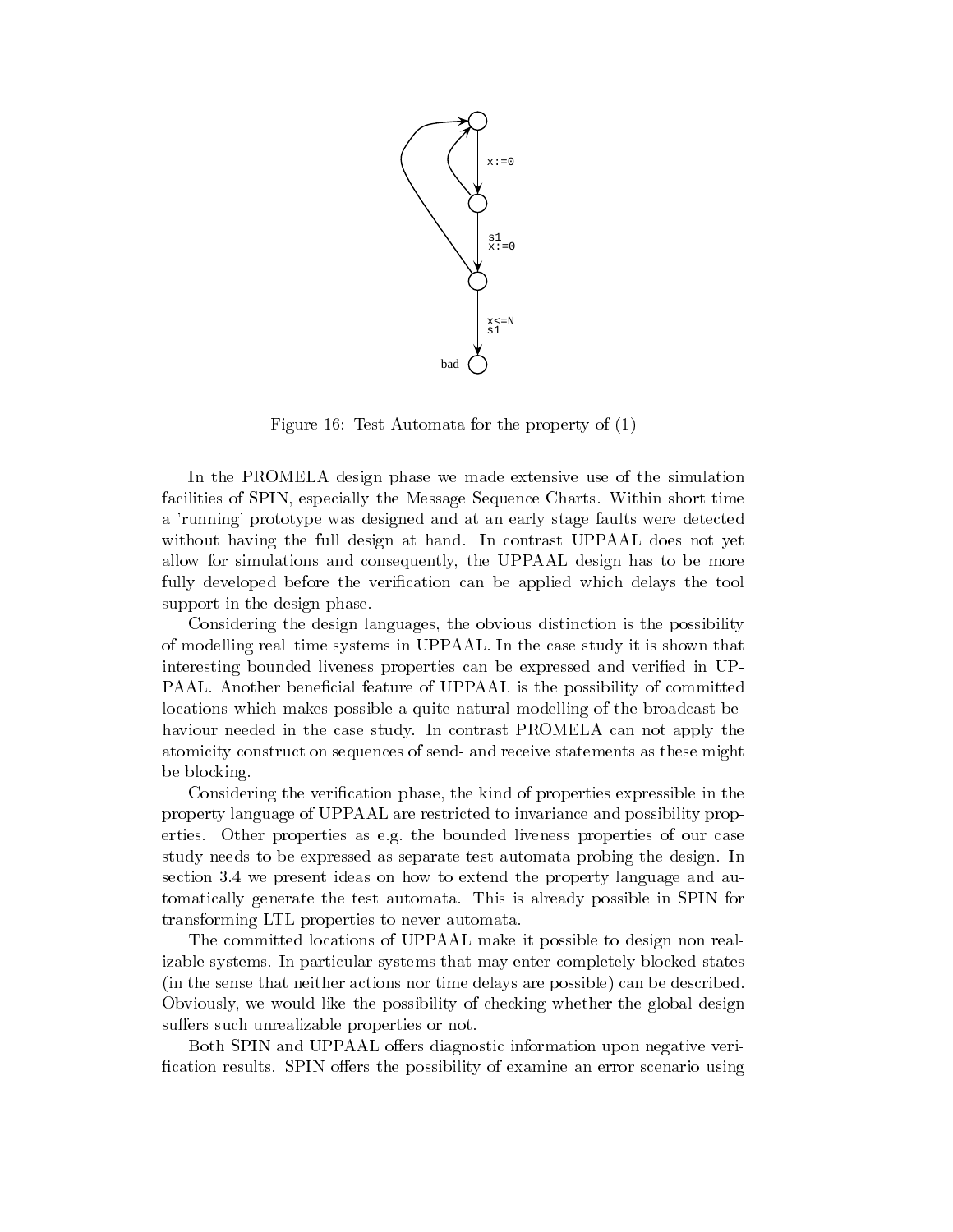the MSC's and UPPAAL offers a textual sample error trace leading to the unwanted state. By performing breadth first reachability analysis UPPAAL makes available a shortest error trace, whereas this is not guaranteed in SPIN as the reachability is performed depth first.

# References

- [Abr95] J.-R. Abrial. Steam-boiler control specication problem. International Seminar on Methods for Semantics and Specification, June 1995.
- [AL93] Martin Abadi and Leslie Lamport. An Old-Fashioned Recipe for Real Time. Lecture Notes in Computer Science, 600, 1993.
- $[BGK+96]$ Johan Bengtsson, David Griffioen, Kåre Kristoffersen, Kim G. Larsen, Fredrik Larsson, Paul Pettersson, and Wang Yi. Verification of an Audio Protocol with Bus Collision Using Uppaal. Accepted for presentation at the  $8th$  Int. Conf. on Computer Aided Verification, 1996.
- $|BLL+95|$ 95] Johan Bengtsson, Kim G. Larsen, Fredrik Larsson, Paul Pettersson, and Wang Yi. UPPAAL— a Tool Suite for Automatic Verification of Real-Time Systems. In Proc. of the 4th DIMACS Workshop on Verification and Control of Hybrid Systems, Lecture Notes in Computer Science, October 1995.
- [BPV94] D. Bosscher, I. Polak, and F. Vaandrager. Verification of an Audio-Control Protocol. In Proc. of FTRTFT'94, volume 863 of Lecture Notes in Computer Science, 1994.
- [DY95] C. Daws and S. Yovine. Two examples of verification of multirate timed automata with KRONOS. In Proc. of the 16th IEEE Real-Time Systems Symposium, pages 66-75, December 1995.
- [HHWT95] Thomas A. Henzinger, Pei-Hsin Ho, and Howard Wong-Toi. A Users Guide to HYTECH. Technical report, Department of Computer Science, Cornell University, 1995.
- [HLY92] U. Holmer, K.G. Larsen, and W. Yi. Decidability of bisimulation equivalence between regular timed processes. In Proc. of CAV'91, volume 575 of Lecture Notes in Computer Science, Springer Verlag, Berlin, 1992.
- [Hol] Gerard J. Holzmann. Basic Spin Manual. AT&T Bell Laboratories, Murray Hill, New Jersey.
- [Hol91] Gerard J. Holzmann. Design and Validation of Computer Protocols. Prentice Hall, 1991.